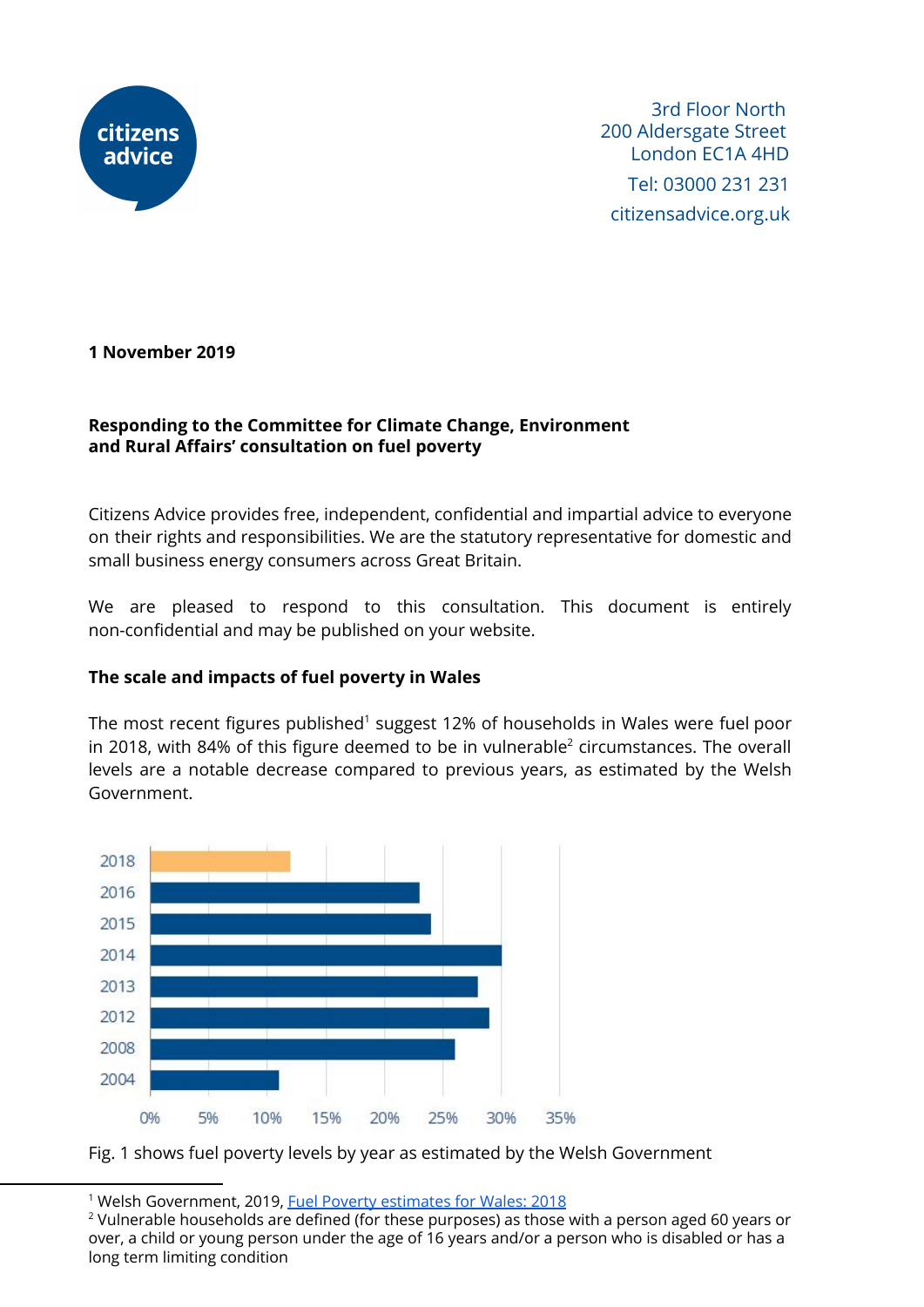While these figures indicate fewer households need help with their fuel bills, contacts to our local offices in Wales indicate fuel debts are still increasing<sup>3</sup>, as compared to the previous year<sup>4</sup>. This stands in contrast to many other types of debt issues, such as water supply or mobile phone debt, which have reduced.

The data also suggests clients who come to us about fuel debts are more likely to be female, younger and/or suffer from mental health problems<sup>5</sup> than the average Citizens Advice client in Wales.



Fig. 2 shows the breakdown of client demographics, with client demographics of clients with fuel debt issues on the left, compared to the average client demographics in Wales on the right.

The impacts of fuel poverty are well documented and far reaching. Keeping warm when in fuel poverty may come at the expense of other essentials such as food or transport. It has been linked to a decline in physical as well as mental health and impacts social wellbeing too. 6

Anecdotal evidence from frontline advisors also indicate the relative tensions individuals face managing their finances, as some face other burdens such as insecure

Citizens Advice is an operating name of the National Association of Citizens Advice Bureaux

<sup>3</sup> Advice Trends, Citizens Advice, August 2019

<sup>4</sup> Data refers to debt issues concerns August 2018-2019 compared to August 2017-2018

<sup>&</sup>lt;sup>5</sup> Information about disabilities or long term health problems are self-reported

<sup>&</sup>lt;sup>6</sup> Grey et al., 20[17](https://journals.sagepub.com/doi/abs/10.1177/1420326X17703450), Cold homes, fuel poverty and energy efficiency [improvements:](https://journals.sagepub.com/doi/abs/10.1177/1420326X17703450) A longitudinal focus group [approach](https://journals.sagepub.com/doi/abs/10.1177/1420326X17703450)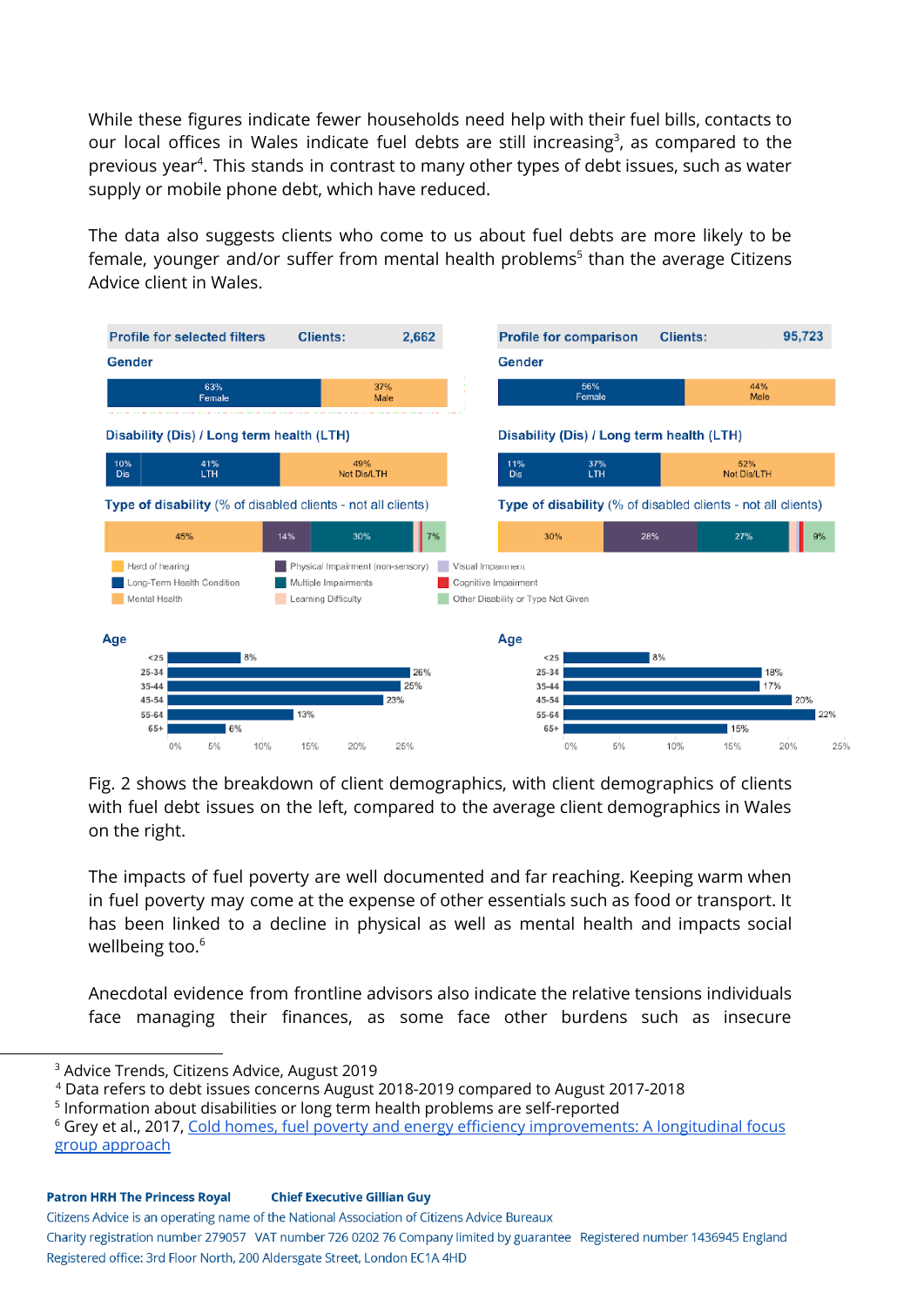employment, benefit freezes, caps or delays in receiving universal credit to name but a few.

#### **Case study**

Ken was diagnosed with prostate cancer at the end of August. He suffers from arthritis in his hips and knees too. Recently, Ken has made multiple trips to the hospital, which has heightened his travel expenses for the month. At the moment, his only form of income is universal credit. Whilst waiting for universal credit, he has run out of money for food and electricity and is currently without electricity, with some debt accrued.

### **Why the Welsh Government failed to meet its statutory target of eradicating fuel poverty in Wales by 2018**

As shown in Fig. 1, the Welsh Government assesses levels of fuel poverty on an ongoing basis. However, some estimates used old and inadequate housing data and varied the methodology used to calculate these estimates. Welsh Government therefore did not have a robust understanding of how the scale of fuel poverty in Wales changed, within the relevant time period. This made it difficult to know where and how to target resources.

The Welsh Government needs to invest more in regular housing quality data, as well as supplementary data on income, health and occupation length. Such data would not only help both Government and other agencies to understand how to support fuel poor homes but would also inform how Welsh Government should proceed on decarbonising homes too.

Citizens Advice commends the Welsh Government for it's consistent action in relation to the Warm Homes Programme. While it is clear these programmes have a positive effect on fuel poverty levels $^7$ , the evaluations do not measure how many households move out of fuel poverty as a result of the intervention and therefore contribute to Welsh Government's target<sup>8</sup>. Again, better evaluative data is needed to inform government and policy.

For Welsh Government to apply a strategy successfully, there needs to be a regular review of progress and of policy development. This has not happened with the previous strategy, meaning there has been limited oversight and strategic direction for the targets set.

Citizens Advice suggests Welsh Government consider bringing together knowledgeable stakeholders, to support the delivery and monitor progress as well as providing recommendations to them on an annual basis. Furthermore, there should be an

**Patron HRH The Princess Royal Chief Executive Gillian Guy** 

Citizens Advice is an operating name of the National Association of Citizens Advice Bureaux

 $7$  Based on the social and financial evaluations

**<sup>8</sup> Nest [evaluation](https://gweddill.gov.wales/docs/caecd/research/2015/150310-evaluation-nest-energy-efficiency-scheme-en.pdf), 2015, Welsh Government**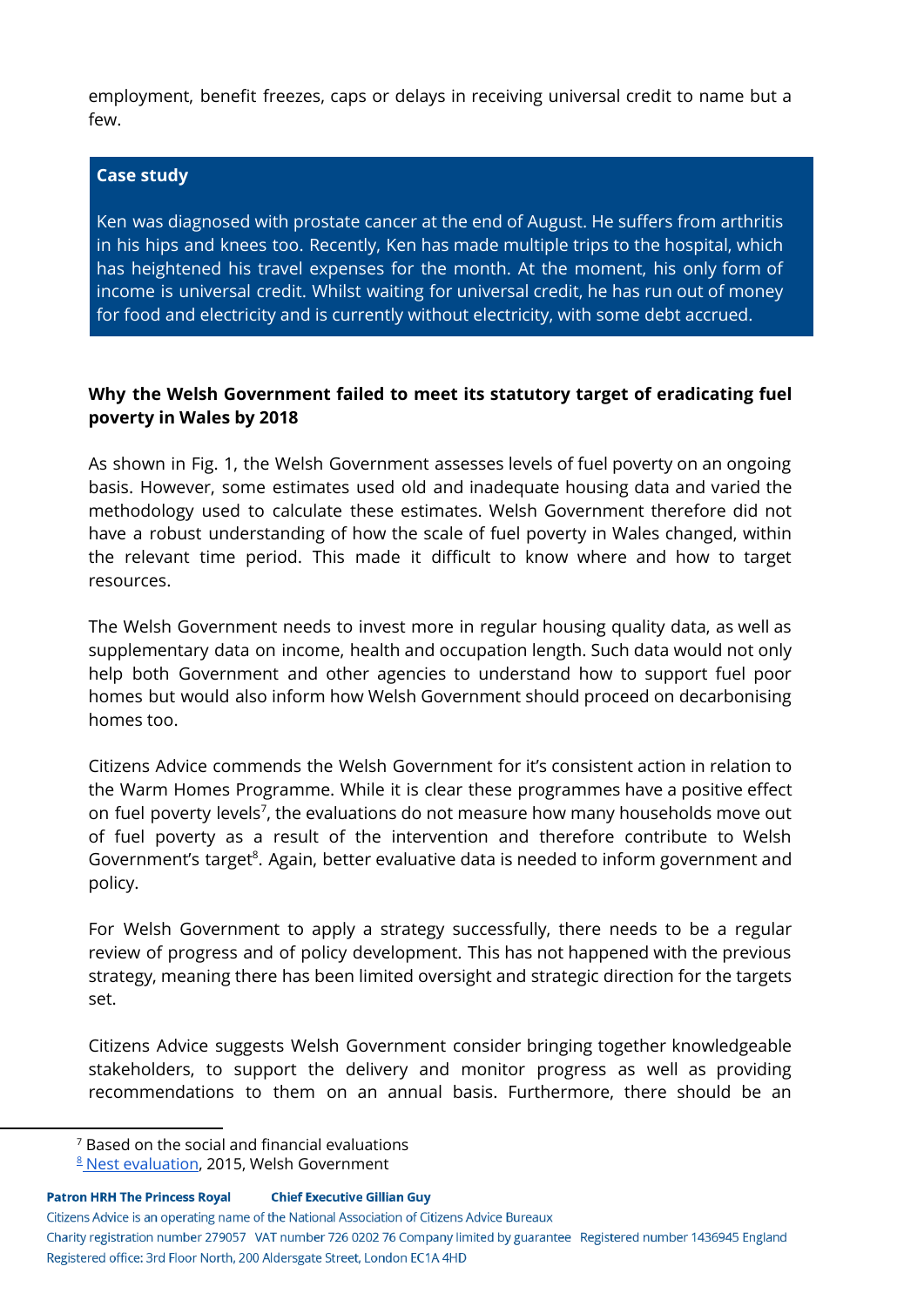obligation on the Welsh Government to respond to these recommendations<sup>9</sup> with a policy plan. This would facilitate better transparency over the strategy and communication with stakeholders.

Scrutiny of any government policy is required to help develop effective interventions. In the past, it has been difficult to find government analysis of fuel poverty, policy decision papers and evaluation reports. Easy access to such papers - on a consistent platform - is required to ensure as many stakeholders can be involved in the conversation as possible.

Welsh Government should also seek opportunities to co-create policy rather than seeking feedback after policies have been developed. This can be particularly helpful when designing service delivery policies as practitioner views are crucial early on in the process.

# **How Welsh Government action to date has helped to combat fuel poverty, in particular, the impact of the Warm Homes Programme (including Nest and Arbed) and the quality of the Welsh Housing Quality Standard**

Anecdotally, Citizens Advice advisors suggest the Warm Homes Programme has a big impact on the clients we see and can be invaluable when combined with good quality, independent energy efficiency advice.

The most recent fuel poverty figures clearly show the vast majority of households in fuel poverty live in vulnerable circumstances, too. To reach all these households, fuel poverty support schemes need to better coordinate with third sector colleagues, health professionals and local authorities. The experience must be seamless for households to move out of fuel poverty.

Advisors offer anecdotal evidence, where they have referred clients into the Warm Homes Programme. However, the advice journey is interrupted when they are unable to receive feedback on whether the client has been accepted onto schemes and received the help they need. As not everyone can be served through these schemes, it is important that there's better communication between the scheme and referral agent (with the clients consent) to ensure other avenues of assistance are explored.

Schemes such as Nest and Arbed should also assess what additional support may be required after they have completed an intervention as well as who should offer this and how. We know clients can sometimes struggle with ongoing costs, such as maintenance checks on boilers. Additionally, the impact of interventions may be reduced if homes are drafty, with unwanted gaps letting cold air in and warm air out. In such circumstances, further support may be required and sought elsewhere.

As mentioned above, schemes need to better assess if households move out of fuel poverty and if not, what/how many interventions would be required to do so. We would

**Patron HRH The Princess Royal Chief Executive Gillian Guy** 

Citizens Advice is an operating name of the National Association of Citizens Advice Bureaux

<sup>9</sup> <https://www.gov.uk/government/organisations/committee-on-fuel-poverty/about>

Charity registration number 279057 VAT number 726 0202 76 Company limited by guarantee Registered number 1436945 England Registered office: 3rd Floor North, 200 Aldersgate Street, London EC1A 4HD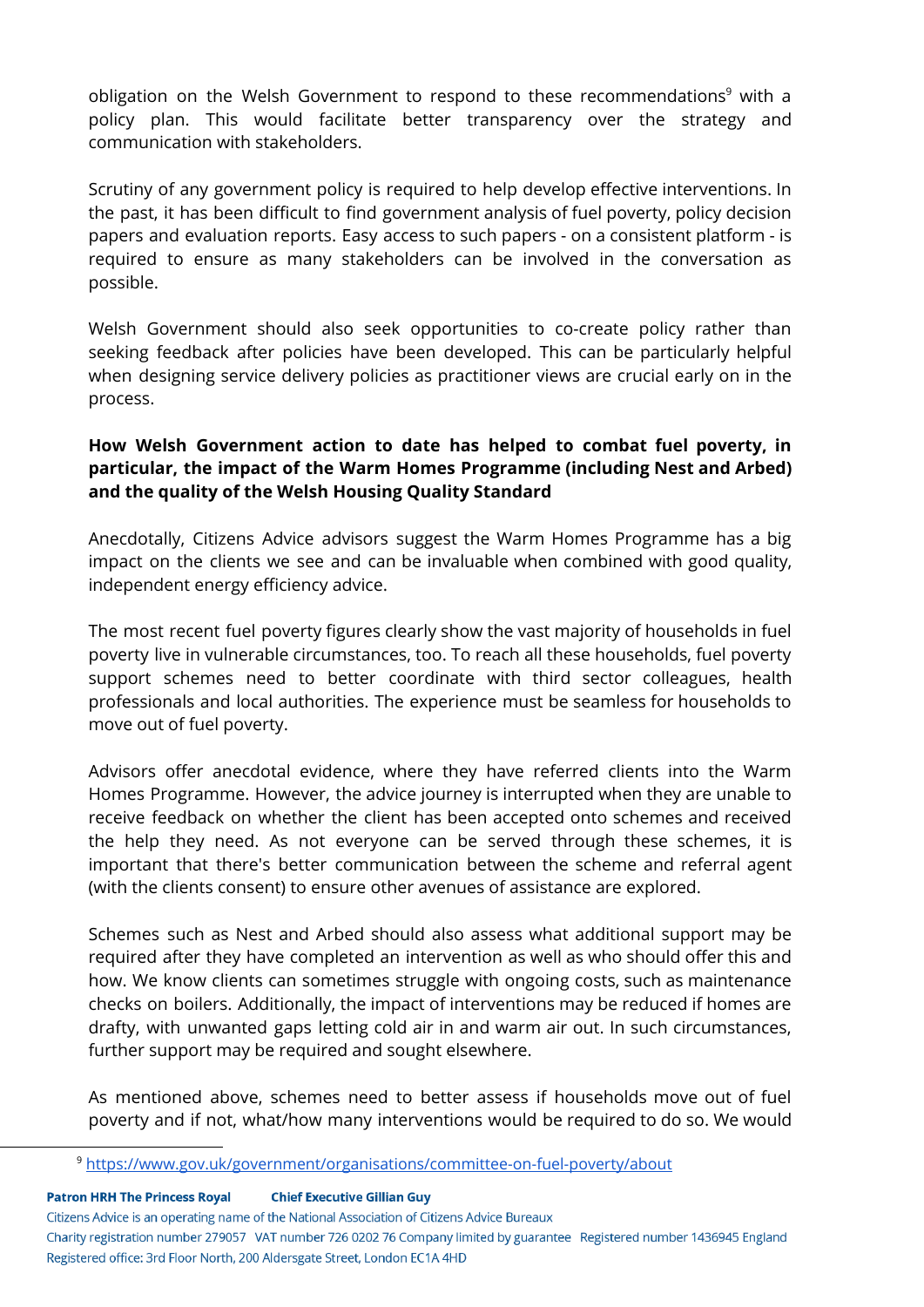encourage government to consider how interventions contribute to a wider home improvement strategy.

### **How the Welsh Government's successor to the Fuel Poverty Strategy should differ from its 2010 strategy**

The Welsh Government has invested a substantial amount into energy efficiency schemes, making it more affordable to heat many thousands of households.

However it would be short sighted not to recognise the role decarbonisation will play within the next 10 years. The independent decarbonisation advisory group recently published its report<sup>10</sup> for Welsh Government, in which it recommended improving fuel poor homes to an EPC band A by 2030 (recognising not all homes can meet this standard). The Minister for Housing and Local Government accepted all the recommendations from the report, including this one, in principle during plenary.

It is right that Welsh Government recognises the need to support fuel poor homes when decarbonising the Welsh housing stock. An important next step is to evaluate the cost of such home improvements, recognising 3 in 4 fuel poor homes are rated band D or below and that 43% are rated band F-G. To action any recommendations from the advisory group's report, Welsh Government must also identify what proportion of fuel poor homes will be 'hard to make decent' and thus fall outside the proposed target. It is also important that the progress towards these targets (if accepted in full) are captured within the fuel poverty strategy and appropriately monitored and reviewed.

For almost all homes, choosing to replace heating technologies, like boilers, is often a distress purchase. This means consumers will only consider their next purchase when the previous boiler has broken down. Since many boilers typically last 10-15 years, this means we are potentially 2 purchases away from 2050 decarbonisation targets $^{\rm 11}.$ 

There may be a range of routes to decarbonise heat - for example, the electrification of heat, substituting gas with hydrogen, using heat networks (with a range of possible renewable sources) or a combination of all three. Either way, consumers will no longer be able to use traditional gas boilers.

Installing energy efficiency measures is seen as a 'low/no regrets' option that should always be considered and may help decarbonise homes. Measures such as solid wall, cavity or loft insulation may be particularly useful for some heat technologies, like heat pumps, which require a certain level of energy efficiency to work effectively.

What we know from schemes like Nest is that 93.6% of interventions relate to central heating installations<sup>12</sup> of which the vast majority are boiler replacements<sup>13</sup>. This

#### **Patron HRH The Princess Royal Chief Executive Gillian Guy**

Citizens Advice is an operating name of the National Association of Citizens Advice Bureaux

<sup>&</sup>lt;sup>10</sup> Better [homes,](https://gov.wales/independent-review-decarbonising-welsh-homes-report) better Wales, better World, 2019

<sup>11</sup> 95% [emissions](https://gov.wales/wales-accepts-committee-climate-change-95-emissions-reduction-target) reduction by 2050

<sup>&</sup>lt;sup>12</sup> Nest [evaluation,](https://nest.gov.wales/workspace/uploads/files/nest-annual-report-2019-engli-5d3ac3dfd5d07.pdf) 2018-19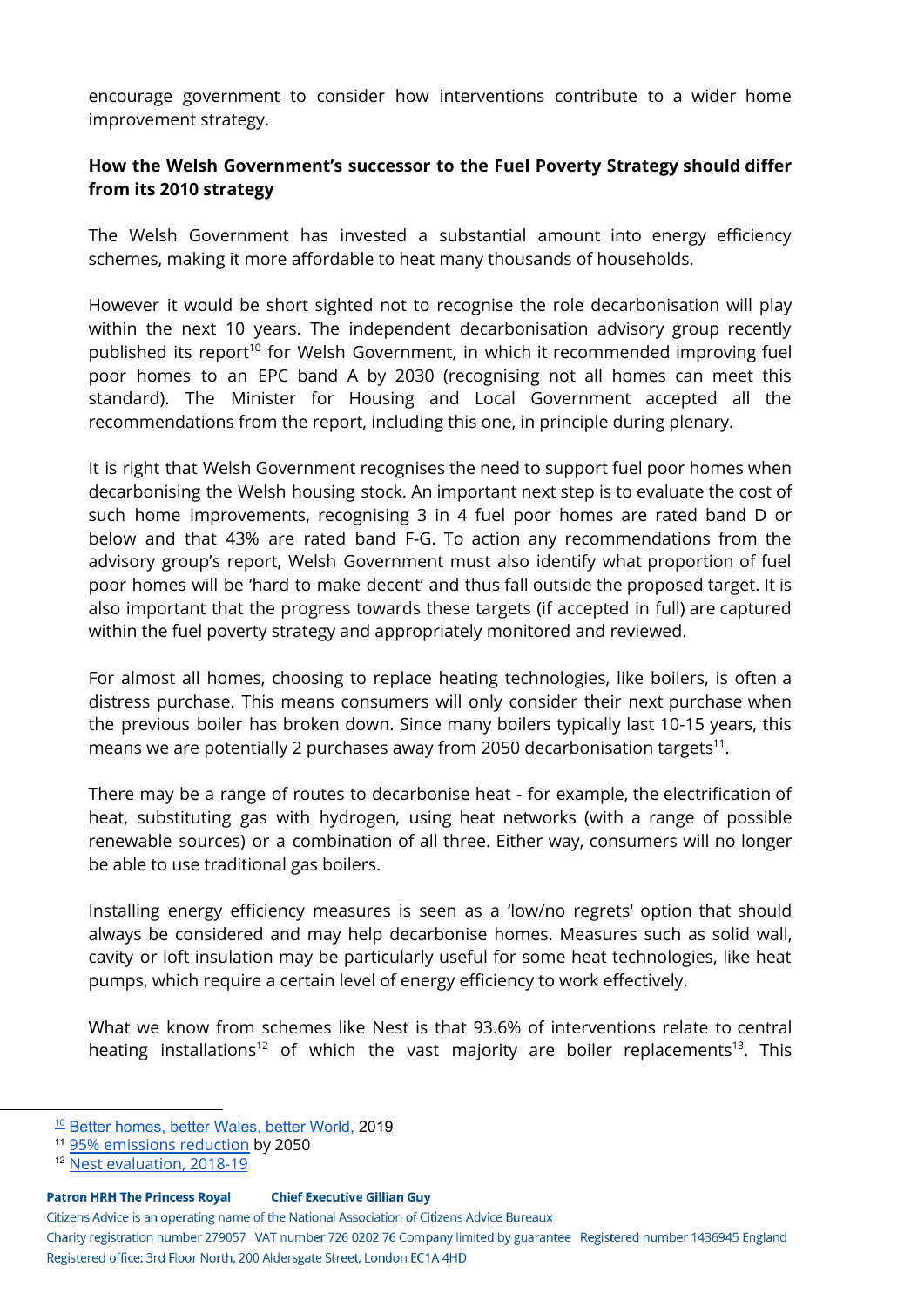contrasts with the most recent breakdown of Energy Company Obligation (ECO3) interventions, which include 24% cavity wall insulation, 17% loft insulation, 26% boiler measures and 18% other heating and 7% solid wall insulation<sup>14</sup>.

We appreciate insulation may not always be the best intervention for every household and that interventions must be done on a case by case basis, considering the best interests of each household. However, where possible and appropriate, there may be longer term benefits of choosing to insulate properties alongside or instead of replacing boilers. This provides better value not only for the Welsh Government (and taxpayers) in the long run but could also reduce the need for potentially disruptive repeat visits to households who might need further support or different heat options in the future.

Local authorities also have an important role to play in tackling fuel poverty. Firstly, they are responsible for enforcing the minimum energy efficiency standards regulations. Anecdotal evidence collected by local Citizens Advice offices suggests that many local authorities may struggle to do this due to limited resource and visibility.

Secondly, local authorities support easier access to ECO funding in Wales, through ECO flex. ECO flex can help overcome barriers to ECO, including complex application processes.

Where possible, local authorities need the right expertise and resources to fulfill their role in any future fuel poverty strategy. Welsh Government should take a leadership role in coordinating the sharing of good practice to better support local authorities both as they seek to enforce regulations and work with energy suppliers to leverage ECO funding in Wales.

Finally, advice is fundamental to support those who are in fuel poverty. Advice can help tackle fuel poverty by helping individuals maximise their income, provide routes to bill support and reduce energy use through energy efficiency advice.

#### **Case study**

Gemma has a long term health condition and lives with her brother who has been diagnosed with rectal cancer and will shortly be receiving end of life care. Gemma owes over £1000 for her gas bill and £200 for her electricity bill and is worried about the situation. The advisor calls the supplier to discuss. The supplier tells Gemma they are unable to halt enforcement action unless there is a payment plan in place. With the help of the advisor, Gemma agrees to a payment plan and receives energy efficiency advice. She also completes an application for warm home discount. The supplier advises Gemma on other funds that could be used to help her pay her debts. The advisor discusses next steps with Gemma.

<sup>14</sup> [Household](https://www.gov.uk/government/statistics/household-energy-efficiency-statistics-headline-release-september-2019) energy efficiency statistics, 2019 - statistics based on the first 10 months of data for ECO3

**Patron HRH The Princess Royal Chief Executive Gillian Guy** 

Citizens Advice is an operating name of the National Association of Citizens Advice Bureaux

<sup>&</sup>lt;sup>13</sup> Citizens Advice understands this to be 80% of all interventions, though is unable to find documented figures.